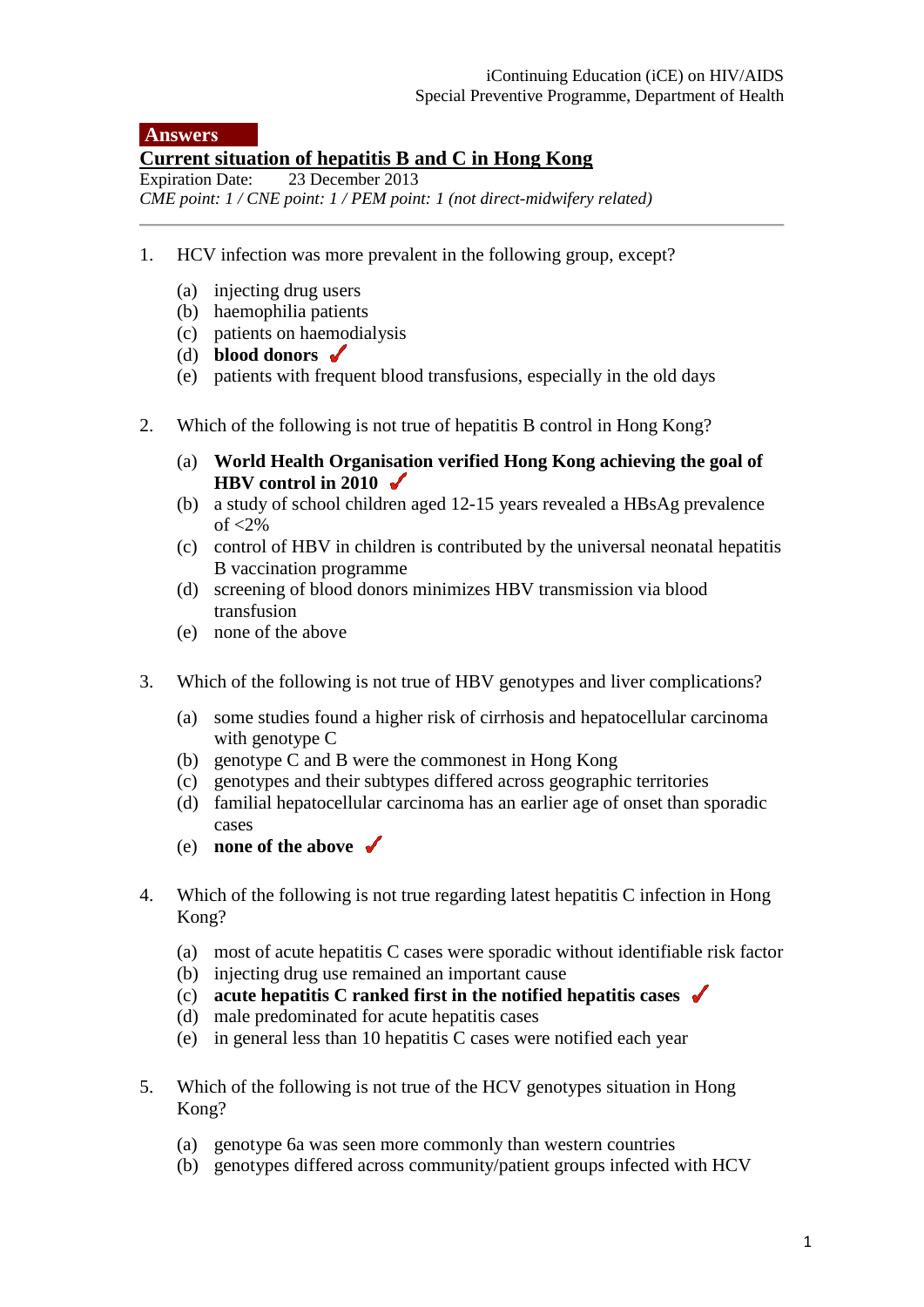- (c) **genotype 1 was the commonest found in drug users**
- (d) genotype 1 was the commonest found in renal transplant patients
- (e) phylogenetic studies did not reveal clustering or outbreak of HCV infections in drug users
- 6. Which is not true about the transmission, epidemiology and prevention of hepatitis B and C?
	- (a) both HBV and HCV are transmitted via parenteral routes
	- (b) an effective vaccine for HBV is available whereas no vaccine exists for **HCV**
	- (c) **vertical transmission is believed to be the most important route for both HBV and HCV locally**
	- (d) infection control measures can effectively reduce risk of blood-borne infections for both viruses
	- (e) none of the above
- 7. Which of the following was not a characteristics of local HBV infection?
	- (a) **the infection was generally less common than hepatitis C**
	- (b) place of birth could affect the prevalence
	- (c) HBsAg prevalence was not remarkably higher in female sex workers than antenatal women
	- (d) drug users were at increased risk
	- (e) none of the above
- 8. Which of the following is not a pattern of hepatitis B epidemiology discerned in Hong Kong?
	- (a) there was a general declining trend of chronic hepatitis B among communities without apparent risk
	- (b) HBsAg prevalence increased with older age in TB patients and police officers
	- (c) chronic HBV infection was more common in male, e.g. in blood donors, TB patients and people sampled from household survey
	- (d) HIV/AIDS patients had a high prevalence
	- (e) **none of the above**
- 9. Which of the following is not true of HCV situation in injecting drug users in Hong Kong?
	- (a) a high prevalence of about 80% was found in local injecting drug users
	- (b) most of the hepatitis C infected drug users were male Chinese
	- (c) sharing of injecting equipment was a common risk factor
	- (d) duration of drug injection and concomitant drug use are both factors associated with HCV positivity
	- (e) **none of the above**